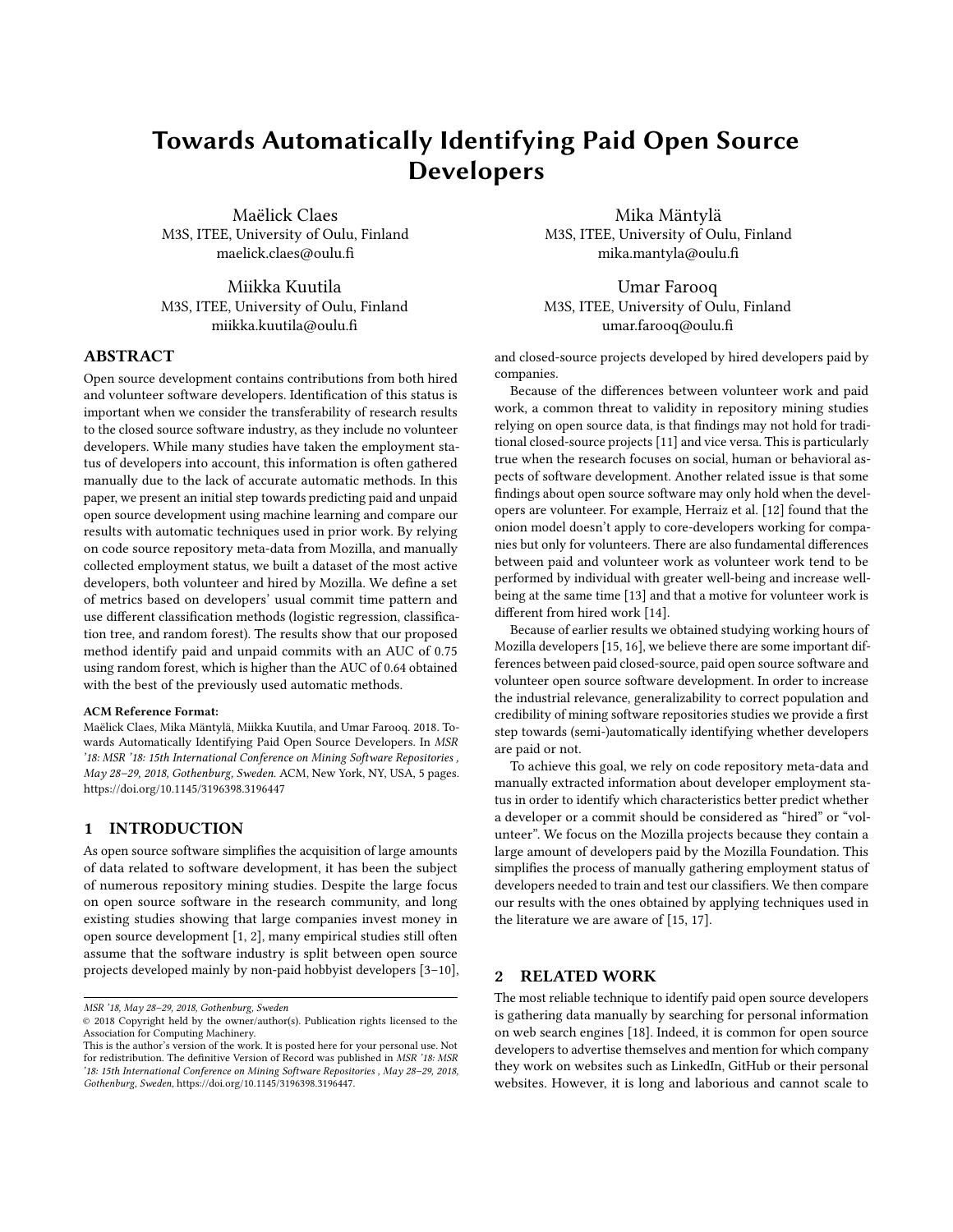MSR '18, May 28–29, 2018, Gothenburg, Sweden Maëlick Claes, Mika Mäntylä, Miikka Kuutila, and Umar Farooq

thousands of developers. Unfortunately, the only alternative methods we found in the existing literature are the use of the time of activity [\[17\]](#page-4-11) and e-mail address domain names [\[15\]](#page-4-9).

Riehle et al. [\[17\]](#page-4-11) studied the amount of paid work in various open source projects, including the Linux kernel. They considered that any commit made on a weekday between 9am and 5pm was paid work and work outside this time period was voluntary work. However, this technique completely ignores unemployment, flexible working hours and overwork. Open source developers can potentially be students or unemployed and thus contribute outside the what is considered as regular office hours. Additionally, developers can also have flexible or irregular working hours. These two issues can potentially hinder the precision and the recall of the results. Moreover, even developers with regular office hours can be subject to overwork. This can also be a non negligible source of false negatives.

In our previous work [\[15\]](#page-4-9), we studied abnormal working hours in Mozilla Firefox. In order to easily identify paid developers, we used the email address provided in the commit meta-data and considered that every developer using an email registered at mozilla.com is a Mozilla employee. However, the technique is not perfect as we found Mozilla employees who do not use their Mozilla e-mail address in commits. On the other hand, active volunteers could also own and use a Mozilla email address.

#### 3 METHODOLOGY

#### 3.1 Data extraction

To answer the research questions, we mined data from Mozilla's Mercurial repositories $^1$  $^1$ . We extracted the history of all commits using git-remote- $hg^2$  $hg^2$  and the GrimoireLab tools<sup>[3](#page-1-2)</sup>.

In addition, we extracted issue comments from Mozilla's Bugzilla repository $\rm ^4$  $\rm ^4$  (i.e., the database containing reported issues, such as bug reports or feature requests). In order to identify which commits from Mozilla's code repositories are related to which Mozilla subproject (e.g., Firefox for Desktop vs. Firefox for Android), we linked commit messages to the corresponding issue report by looking for an issue identifier in a given message. Out of the 396,180 extracted commits, 330,078 were successfully linked to a bug issue. After linking, we then filtered the commits to only keep the ones related to the following major products: Firefox, Core, Firefox OS, Firefox for Android, Thunderbird and SeaMonkey.

In order to study the individual developers, we performed a basic merging of the different authors' identities. We first cleaned the name and email used in the version control system's author field. Then we grouped together identities using the same name or email addresses. Finally, two of the authors manually checked the result in order to avoid any false positive.

In order to obtain ground truth about hired developers at Mozilla, we ran a manual background check for the developers with more than 100 commits, leaving us with 391 developers (out of 2,755). 261 (66.8%) of those developers were hired by Mozilla and made 87% out of all the Firefox commits.

We also collected periods of employment, which we could retrieve for 212 of the hired developers, and found 16 developers who contributed both as volunteers and hired developers. 6 of them have committed more as a volunteer than as a hired and were considered as volunteers in the data set. For the others, the amount of commits made as a volunteer was relatively small (less than 20%) and we considered them as hired developers.

#### 3.2 Classification algorithms and metrics

First, we use three algorithms to predict developer employment status. First we use logistic regressions because our predicted variable is only binary (hired or volunteer). Then, we use classification and regression tree (CART) models using the rpart R package [\[19\]](#page-4-13). Finally, we also use random forests. While random forest usually gives better results than a single decision tree, rpart allows us to visualize the decision tree and better understand which features better predict employment status. We built all of these models using a repeated 10-fold cross validation with the caret R package [\[20\]](#page-4-14).

Second, we define a set of metrics about developer commit activity that will be used as features for our classification algorithms. These metrics are summarized in Table [1.](#page-1-4) For the metrics related to the time of the day or time of the week, we took into account the timezone given in the commit timestamp and thus consider the developer's local time.

#### <span id="page-1-4"></span>Table 1: List of metrics computed for each developer

| Metric            | Description                               |
|-------------------|-------------------------------------------|
| period            | n of days between first and last commit   |
| days              | n of days with at least one commit        |
| weeks             | n of weeks with at lest one commit        |
| timediff          | median of days between successive commits |
| commits           | n of authored commits                     |
| loc per commit    | median loc modified per commit            |
| weekend           | % of commits during the weekend           |
| night             | % of commits between midnight and 6am     |
| morning           | % of commits between 6am and noon         |
| afternoon         | % of commits between noon and 6pm         |
| evening           | % of commits between 6pm and midnight     |
| office            | % of commits between 8am and 5pm          |
| most active hour  | h of day with highest amount of commits   |
| beginning regular | h of day when weekday activity starts     |
| length regular    | Length of weekday activity period         |
| end regular       | h of day when weekday activity ends       |

#### 4 EMPIRICAL ANALYSIS

In this section, we first build logistic regression, decision tree and random forests models using a 10-fold cross validation. Secondly, we compare these results with simpler techniques used in the literature. Then, we use the information from the most active developers to predict whether individual commits are paid. Finally, we discuss the differences obtained between the different models built and the different simple techniques used in the literature.

<span id="page-1-0"></span><sup>1</sup><https://hg.mozilla.org>

<span id="page-1-1"></span><sup>2</sup><https://github.com/felipec/git-remote-hg>

<span id="page-1-3"></span><span id="page-1-2"></span><sup>3</sup><https://grimoirelab.github.io/> <sup>4</sup><http://bugzilla.mozilla.com>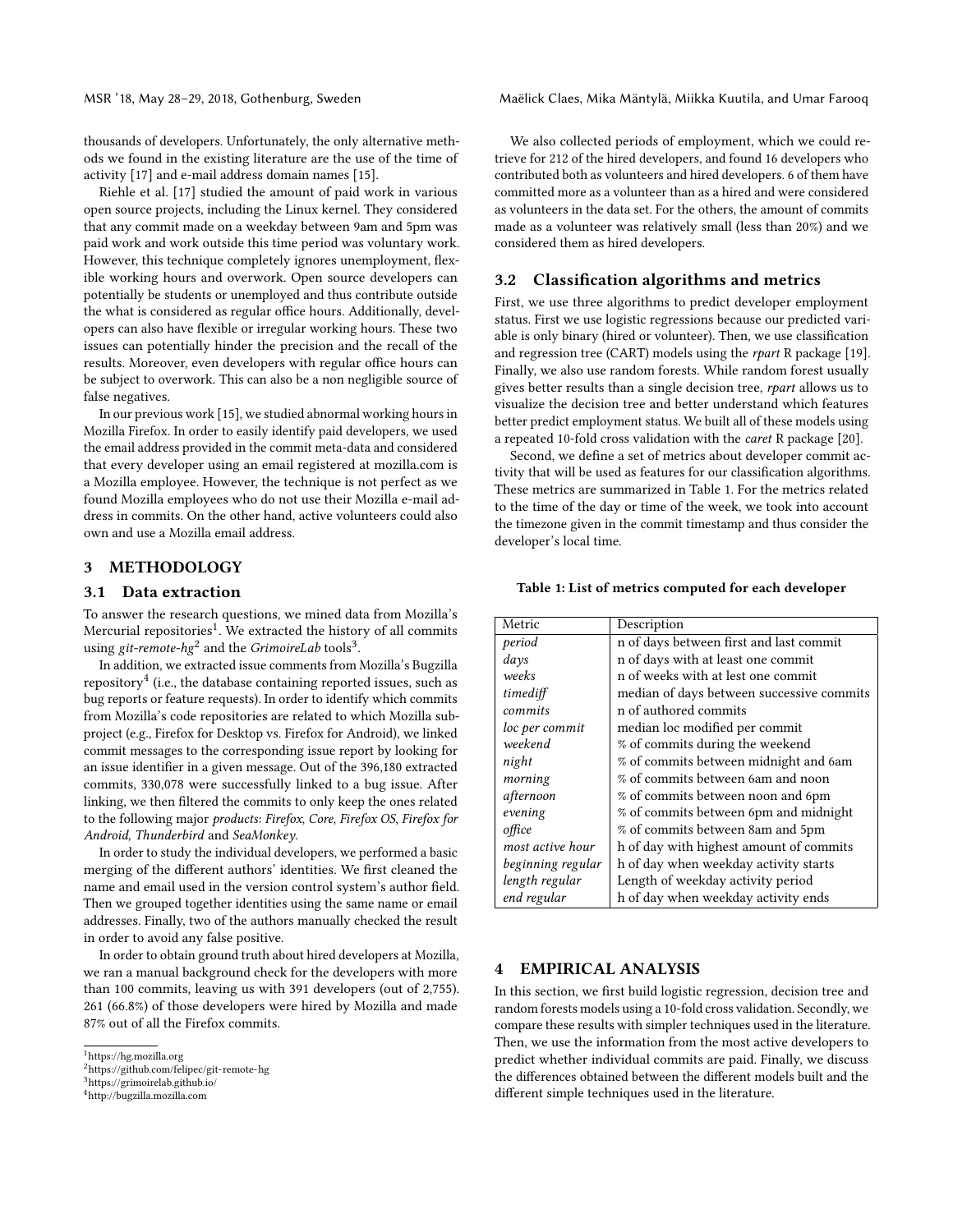Towards Automatically Identifying Paid Open Source Developers MSR '18, May 28-29, 2018, Gothenburg, Sweden

# 4.1 Prediction of employment status of individual developers

First we ran our three classification algorithms with a 10 repeated 10-fold cross validation using all the metrics defined in Table [1](#page-1-4) as features. Table [2](#page-2-0) reports the ROC area under the curve, precision and recall of the three different models.

<span id="page-2-0"></span>Table 2: Predicting employment status using all metrics

| Classifier   | ROC AUC | Precision   Recall |       |
|--------------|---------|--------------------|-------|
| logit        | 0.73    | 0.751              | 0.884 |
| rpart        | 0.65    | 0.735              | 0.879 |
| randomforest | 0.77    | 0.767              | 0.859 |

In addition, we also ran the same three algorithms using the subset of features not related to the period or amount of activity of a developer. We left out commits, days, weeks and period from Table [1.](#page-1-4) Because we want to be able to train a model with a relatively small number of developers, potentially the most active, and still be able to predict the outcome for less active developers. The performance metrics, using a 10 repeated 10-fold cross validation, are reported in Table [3.](#page-2-1)

<span id="page-2-1"></span>Table 3: Predicting author employment status without using metrics related to the number of commits or periods of activity.

| Classifier   | ROC AUC   Precision |       | Recall |
|--------------|---------------------|-------|--------|
| logit        | 0.68                | 0.732 | 0.897  |
| rpart        | 0.63                | 0.73  | 0.873  |
| randomforest | 0.75                | 0.756 | 0.881  |

Comparing Table [2](#page-2-0) and Table [3,](#page-2-1) we observe that the performances are quite similar for *rpart* and *randomforest*. This means that the importance of the number of commits, days, weeks and period of activity is not critical to predict the employment status of a developer. It also means it should be possible to train a model with only a small number of developers and still be able to predict the employment status of the other developers

#### 4.2 Comparison with simpler automatic techniques

In order to assess the performance of the three models, we computed the same performance metrics obtained with simple automatic techniques used in the existing literature to detect paid developers. These are reported in Table [4.](#page-2-2)

First, because only one third of all the considered authors are volunteers, we computed the performance metrics when considering all authors as hired (allhired). Then, we relied on the domain name of the email address used by developers. Like in our previous study about developer working hours in Firefox [\[15\]](#page-4-9), we considered as paid, the developers who made at least one commmit with a mozilla.com email address (email).

Finally, we also tried to consider the approach used by Riehle et al. [\[17\]](#page-4-11). They considered that hired developers are developers for

<span id="page-2-2"></span>Table 4: Predicting employment status without machine learning

| Classifier      | ROC AUC | Precision | Recall |
|-----------------|---------|-----------|--------|
| allhired        | 0.5     | 0.668     |        |
| email           | 0.64    | 0.772     | 0.701  |
| 95% officehours | 0.5     | NA.       |        |
| 5% officehours  | 0.5     | 0.668     |        |
| 50% officehours | 0.63    | 0.75      | 0.805  |

which at least 95% of their commits were made during regular office hours (9am-5pm) and volunteers less than 5% of their commits. All developers having made more than 5% but less than 95% during the same time interval were considered as having a mixed status.

Because we only consider a developer as hired or volunteer, we computed the performance metrics for the case where hired developers are those with more than 95% of their commits during office hours (95%officehours), and the case case where hired developers are those with more than (5%officehours). These are equivalent as considering either all developers as volunteers or as hired. Indeed all considered developers had between 5% and and 95% of their commits made during regular office hours. In addition we also consider the case where a hired developer is a developer with more than 50% of commits during office hours (50%officehours).

Overall, all of these simple automatic techniques give performances below the random forest classifier in terms of AUC.

# 4.3 Predicting paid commits

To detect individual paid commits instead of individual paid developers, we build our logit, rpart and randomforest models using the information from the 67 most active developers who have contributed, altogether, at least 50% of all of the considered commits. We tested the performance of these models on all the commits and on the commits of the least active developers (Table [5\)](#page-3-0). We also computed the performance metrics when considering as paid commits, all the commits (allpaid), the commits made by a developer with at least a Mozilla email address (email) as done in our previous study [\[15\]](#page-4-9), and the commits made during regular office hours (officehours) as done by Riehle et al. [\[17\]](#page-4-11).

#### 4.4 Discussion

First, when building our models to predict developer employment status with a repeated k-fold cross validation, we find that randomforest performs better than the two other techniques, particularly rpart. On the other hand, contrarily to randomforest, both logit and rpart models allow us to have some insights about the metrics that better predict employment status. Fig. [1](#page-3-1) depicts the decision tree built by rpart using all metrics as features.

We observe that the first splitting node of the decision tree produced by *rpart* uses the share of commits made during the weekend. To further refine the model, it uses the median time difference between successive commits and the length of the period of activity.

Similarly, the most significant coefficient of the *logit* model is the share of weekend commits (5.94). However the time difference between commits and the length of the period of activity have much less influence (respectively 0.36 and -0.0004). The other most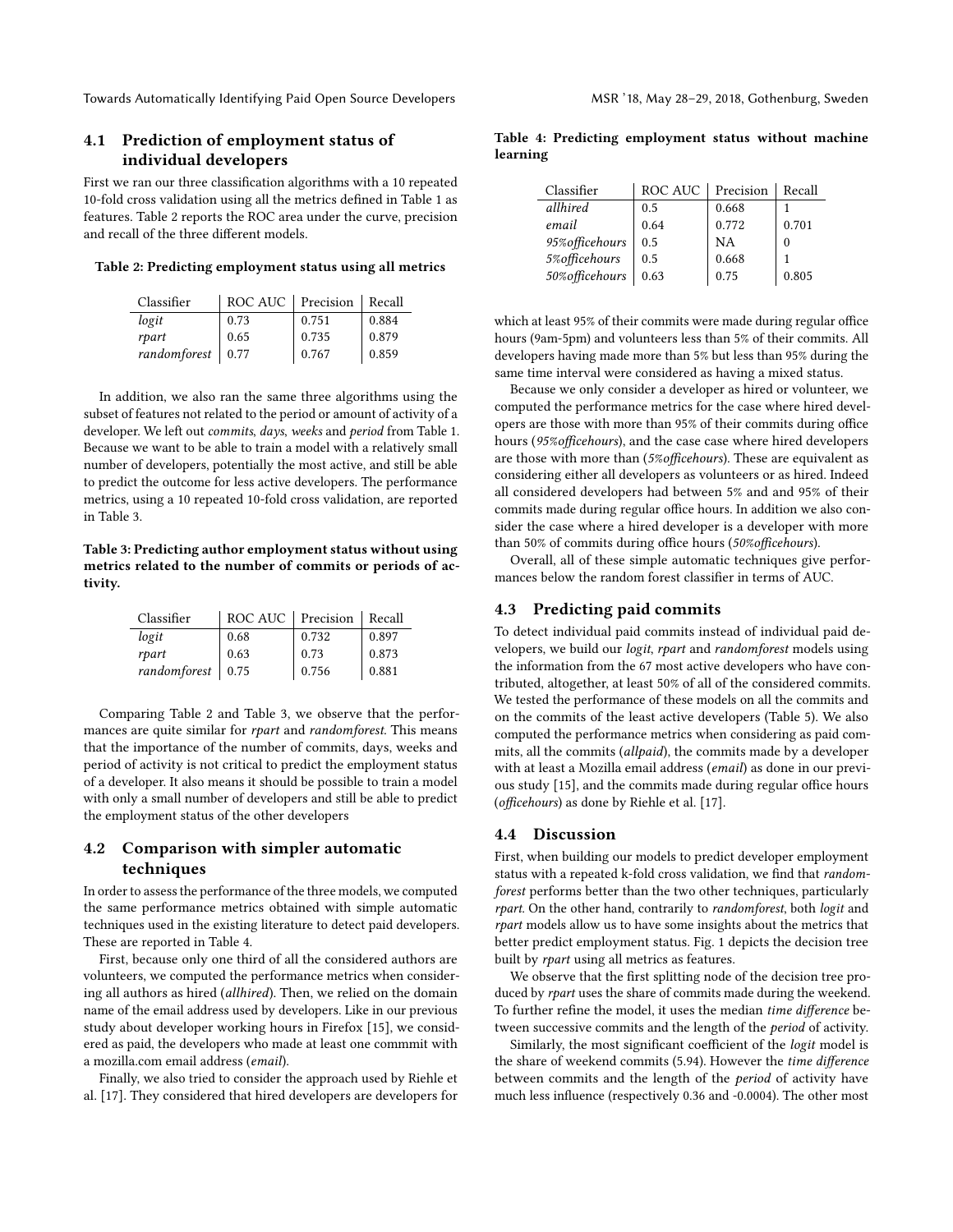<span id="page-3-0"></span>Table 5: Models built with the most active developers and tested on all commits (top) and on commits of the least active developers (bottom).

| Classifier                         | <b>ROC AUC</b> | Precision | Recall |
|------------------------------------|----------------|-----------|--------|
| <i>logit</i> (all)                 | 0.683          | 0.86      | 0.865  |
| rpart (all)                        | 0.766          | 0.843     | 0.954  |
| randomforest (all)                 | 0.87           | 0.879     | 0.957  |
| <i>allpaid</i> (all)               | 0.5            | 0.781     |        |
| email (all)                        | 0.594          | 0.853     | 0.672  |
| officehours (all)                  | 0.467          | 0.743     | 0.414  |
| <i>logit</i> (least active)        | 0.608          | 0.781     | 0.714  |
| <i>rpart</i> (least active)        | 0.724          | 0.768     | 0.935  |
| <i>randomforest</i> (least active) | 0.69           | 0.754     | 0.904  |
| <i>allpaid</i> (least active)      | 0.5            | 0.704     |        |
| email (least active)               | 0.639          | 0.813     | 0.702  |
| <i>officehours</i> (least active)  | 0.448          | 0.644     | 0.393  |

important metrics in the logit model are the share of afternoon (-1.99), morning (-1.08), office (-0.67) and night (0.57) activity.

<span id="page-3-1"></span>

Figure 1: rpart decision tree built using all metrics. Each node of the tree contains the ratio of volunteer developers and the percentage of developers considered.

This shows that determining whether a developer is paid, can be done by relying mostly on the usual commit time of the day or the week and gives better results than with the simple automatic techniques used in the literature. Although using email addresses offers a slightly better precision than any of our methods, there are still a large number of volunteer developers who uses an email address provided by the Mozilla foundation. Moreover, this technique has a recall two times worse than with all of our machine learning models as 30% of the hired developers have never used a Mozilla email address.

Using a threshold of 5% or 95% of activity during office hours don't work in the case of Mozilla because all contributors, paid or not, committed during office hours between 10.4% and 94.7% of the time. In the best case, using a threshold of 5% is equivalent to considering that all developers are paid by Mozilla. In the end, using a threshold of 50% gives an AUC (0.63) close to the one achieved with email addresses (0.64) but still far from the AUC of 0.75 obtained with randomforest.

Finally, when trying to predict paid commits instead of paid developers, while the AUC of email addresses stay unchanged, relying on regular office hours gives the worst results with an AUC below 0.5 (random guessing) because Mozilla's paid developers work often outside regular office hours.

For paid commits, we observe that not only *logit* is now performing worse than the two other models. On the other hand, randomforest is now performing worse (AUC 0.69) than rpart (AUC 0.72).

# 5 THREATS TO VALIDITY

In order to identify developers hired by Mozilla, we manually looked for information online. Although it allows us to identify a large amount of the most active developers as hired by Mozilla, we might have missed developers who do not share online their CV.

We merged developers' identities using a very basic identity merging technique. We manually checked for false positives in order to avoid merging the work pattern of two developers as a single one and thus overestimating their amount of activity. However, there might be false negatives remaining, which could be particularly problematic in the case of developers using their work e-mail during office hours and personal emails outside office hours.

Our study only includes open source projects from Mozilla. The results obtained are specific to the organization's culture and developer habits (external validity). Thus we cannot guarantee that our data set would be representative of the entire open source industry.

### 6 CONCLUSION AND FUTURE WORK

In this paper, we have taken an initial step towards semi-automatically recognizing paid development in open source projects. It appears that the best predictors are weekend and evening work but also time difference between commits. While our models beat simple automatic classifiers, these results are only an initial step as the current techniques still can't compete with manually gathered data.

In the future, we plan to include email-address and commit message content analysis with natural language processing to improve our predictions. We will also add other data sources, such as issue tracker, to improve the amount of information about each developer. Furthermore, we think giving our machine learning more information through automated web-scraping as it is a promising way to further enhance our ability to detect paid development in open source project and provide more precise results for future MSR studies.

Finally, the main limitation of our study is the lack of generalizability. Therefore, we want to extend the current study to a different corpus of open source project. In particular we are interested in knowing how accurate the technique is in the context of open source projects where more than one company is involved.

#### ACKNOWLEDGMENTS

The authors have been supported by Academy of Finland grant 298020.